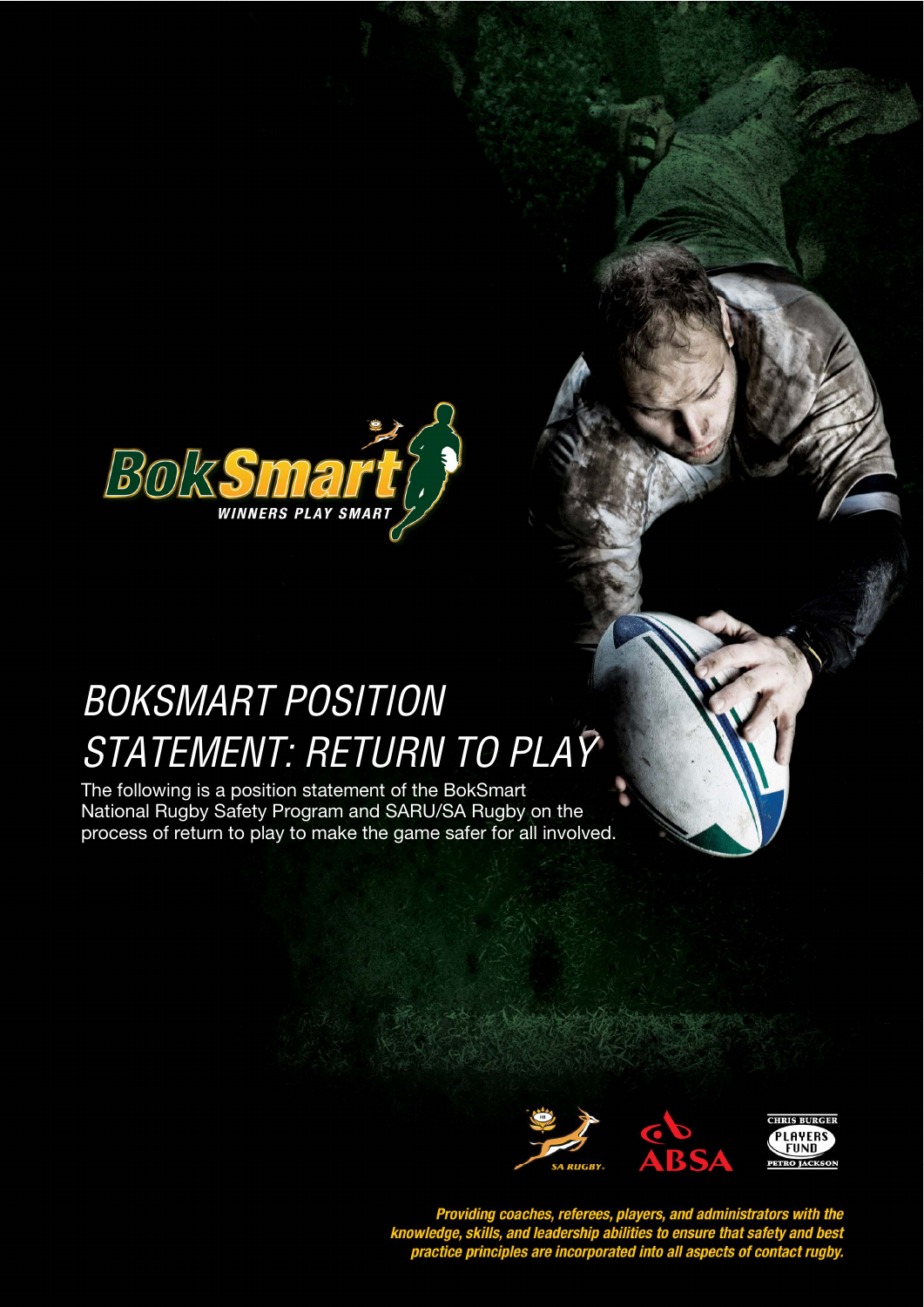## **BOKSMART POSITION STATEMENT: RETURN TO PLAY**

The return to play procedures should be directed through the following process:

- 1. A player presenting with signs and/or symptoms of a suspected injury or medical condition should be referred to a qualified medical professional to determine an appropriate diagnosis
- 2. It may be necessary for the medical professional to refer the player for expert opinion for further clinical investigations to determine this diagnosis
- 3. Once the diagnosis has been made, the medical professional should implement the best evidence-based medical management and rehabilitation strategy for the diagnosed medical condition and/or injuries
- 4. Within this medical management and rehabilitation strategy, the player should then be referred to appropriate health professionals who will implement the medical/injury management and monitor their progress, e.g. sports physician, general practitioner, physiotherapist, biokineticist
- 5. Once the initial rehabilitation has been completed, the player first has to be medically cleared by their treating physician/doctor/medical professional to be able to return to play
- 6. Secondly, where applicable, the player has to be cleared via a functional/fitness assessment by the treating physiotherapist/biokineticist
- 7. Where appropriate, the player then has to be re-conditioned for the physical demands of the game and his/her position
- 8. The final phase rehabilitation program should be performed with on-field training, progressively exposing the player and/or his/her injured body part to the rugby specific demands
- 9. Once the player can adequately tolerate these rugby specific demands, has regained sufficient fitness, confidence and is pain-/symptom-free during contact situations, he/she should undergo a sport/injury fitness assessment for return to play
- 10. This assessment should be performed before a practice/training session, while the player is not fatigued, and the assessment should be preceded by a progressive warm-up
- 11. If the player passes the sport/injury fitness test without any complications, the player should then be incorporated into the ensuing rugby practice/training session